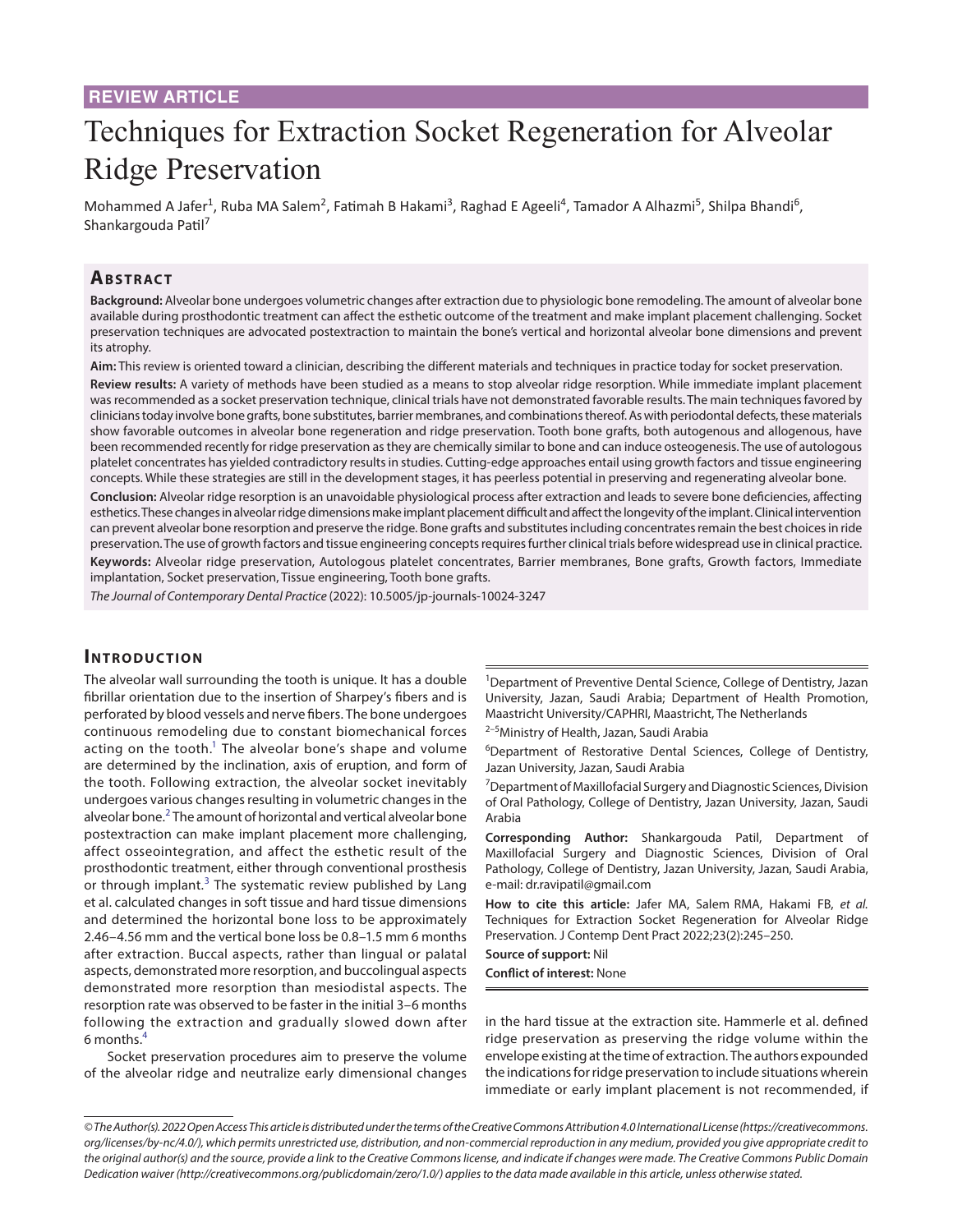primary stability cannot be obtained, and if the prosthodontic rehabilitation requires ridge contouring.<sup>[5](#page-4-4)</sup> As the popularity of implants skyrockets, socket preservation techniques may become a pre-requisite after any extraction. Socket preservation or alveolar ridge preservation maintains the integrity and volume of the hard and soft tissues at the extraction site, making it easier for future implant placement and supporting the esthetic and functional outcomes<sup>[3](#page-4-2)</sup>

This review aims to describe the techniques currently recommended for ridge preservation and provide clinicians with an evidence-based approach for alveolar ridge preservation.

# **HEALING OF THE EXTRACTION SOCKET**

A keen understanding of the remodeling of the extraction socket is necessary to appreciate the techniques of socket regeneration and preservation. The first step in healing an extraction socket is the formation of a coagulum immediately after extraction, which is replaced with a provisional matrix. This is followed by the formation of woven bone forming a hard tissue bridge. Remodeling involves the removal of woven bone and the formation of lamellar bone. Additional layers of newly formed lamellar bone reinforce the hard tissue bridge. Finally, with the formation of the periosteum, the overlying mucosa attaches to the cortical bone. These resorptive and proliferative changes resulting in the formation of a cortical wall are referred to as corticalization. These events closely resemble fracture healing in a long bone. $6-8$  $6-8$ 

## **SOCKET PRESERVATION TECHNIQUES**

Various authors have advocated multiple materials and techniques for socket preservation. Advances in biomaterials and research unraveling the molecular mechanisms of alveolar bone changes have led to the exploration of new avenues to achieve the optimal treatment result. Alveolar ridge preservation techniques encompass procedures such as the flapless extraction technique recommended by Fickl et al. $9$  to the cutting-edge treatments using autologous stem cells and growth factors.<sup>10</sup>

## **IMMEDIATE IMPLANTS AS SOCKET PRESERVERS**

Conventionally, a dental implant is placed 6–12 months after tooth extraction to allow for complete healing of the alveolar socket. However, the dimensional changes occurring in the alveolar bone in that period may render implant placement difficult and affect the therapeutic outcome.<sup>11</sup> Paolantonio et al. recommended immediate implantation without other socket preservation techniques such as barrier membranes to avert alveolar bone changes.<sup>12</sup> However, other authors have observed contradictory results. Araujo et al. demonstrated that, with immediate implantation, approximately 2.6 mm of bone loss was observed after 3 months of healing.<sup>13</sup> Another study by the same researchers found that bone-to-implant contact was made at the end of 1 month after extraction. However, the buccal wall of the alveolar bone underwent resorption and the bone-to-implant contact was partly lost after 3 months of healing.<sup>14</sup> These results have been confirmed by clinical studies of Botticelli et al.<sup>[15](#page-4-13)</sup> Immediate loading after immediate implantation did not alter the amount of buccal bone resorption that took place.<sup>16</sup> These studies demonstrated that immediate implants with or without immediate loading did not particularly alter the bone resorption pattern after tooth extraction.

# **BONE GRAFTS AND BONE SUBSTITUTES**

Bone grafts and bone substitutes, either alone or in combination with other biomaterials such as barrier membranes, are extensively used to treat periodontal bone defects. They have also been recommended as a socket filling material to prevent loss of alveolar bone during healing.<sup>17</sup>

Bone grafts generally refer to autogenous bone grafts and allogenous grafts. Autogenous grafts are harvested from the patient's body and are the "gold standard" material. Common donor sites include maxillary tuberosity, edentulous ridges, mandibular ramus, and mandibular symphysis intra-orally or the iliac crest, tibia extra-orally. Autogenous bone grafts are osteoconductive and osteoinductive and can induce osteogenesis. They are also biocompatible and nonimmunogenic. They can be of three main types: corticocancellous, cancellous, and cortical.

Allogenous grafts or allografts refer to grafts obtained from different individuals of the same species. Depending on their processing technique, they can be demineralized freeze-dried, freeze-dried, or fresh frozen. Demineralized bone allograft has osteoinductive properties as the demineralization process exposes bone morphogenetic protein (BMP). However, there is an increased risk of disease transmission and risks of immunogenic reaction with allografts.<sup>18,[19](#page-4-17)</sup>

Bone substitutes include xenogenic grafts (=xenografts, =alloplastic grafts, =alloplasts). Xenografts are obtained from different species and then transplanted into humans. They are bovine, porcine, equine, or coralline in origin. Xenografts carry a higher risk of disease transmission and immunogenicity. Alloplasts are synthetic bone substitutes and primarily function as defect fillers. They include natural and synthetic polymers and bioceramics like hydroxyapatite. Since they are manufactured under controlled conditions, their properties like degradation rate and pore size can be controlled.<sup>19-21</sup>

Boix et al. examined the use of an injectable alloplast on socket preservation. The alloplast was a composite of biphasic calcium phosphate (BCP) bioceramic and polymer solution. Alveolar bone resorption was significantly less in extraction sites filled with the composite material.<sup>22</sup> Wood and Mealey compared the effects of demineralized freeze-dried bone allograft (DFDBA) and mineralized freeze-dried bone allograft (FDBA) on the healing of extraction sockets and the changes in alveolar ridge dimension width. Clinically, no significant difference was observed in dimensional changes in the alveolar ridge with either DFDBA or FDBA. However, histological analysis revealed that DFDBA grafted sites had more vital bone and fewer residual graft particles.<sup>[23](#page-4-20)</sup> Araujo et al. used Bio-Oss collagen, a combination of bovine-derived xenograft and porcine collagen, for socket preservation and observed that while Bio-Oss did serve as a scaffold material, it did not increase bone formation. However, they noted that alveolar ridge preservation was better than nongrafted sites.<sup>[24](#page-4-21)</sup> Rothamel et al. applied nanocrystalline hydroxyapatite paste (NHA) into fresh extraction sockets of dogs to evaluate its effect on the alveolar ridge and reported that NHA was not effective in socket preservation.<sup>[25](#page-4-22)</sup> Froum et al. compared socket preservation with DBBM and bioactive glass. More vital bone was observed in sites where the bioactive glass was used rather than DBBM.<sup>26</sup> Medical grade calcium sulfate hemihydrate (MGCSH) was investigated as a socket graft in a study by Guarnieri et al. The authors placed MGCSH in 10 fresh extraction sockets and re-evaluated the patients at 3 months. At 3 months, histologically, lamellar arrangements were seen in

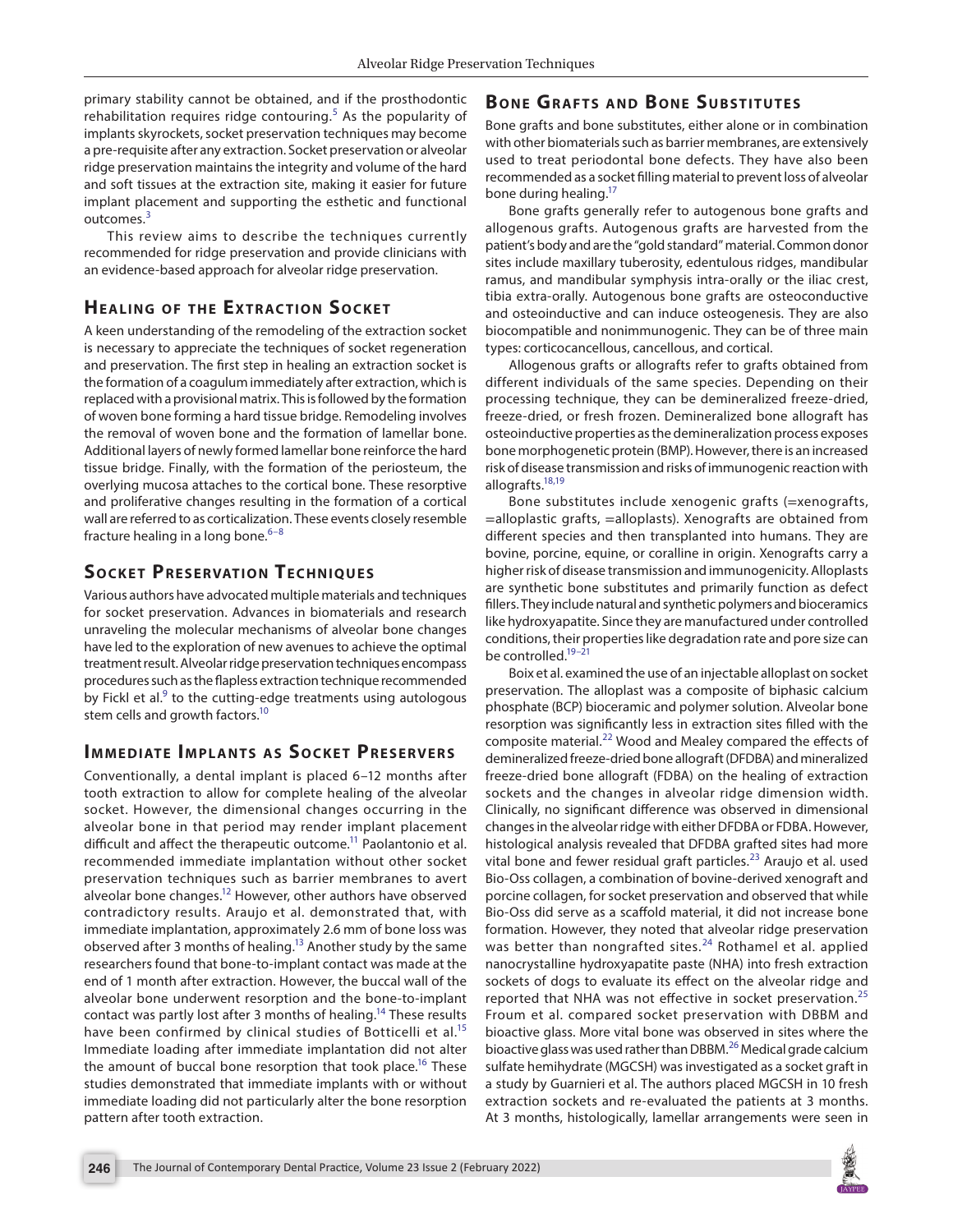the newly formed bone, and MGCSH particles were not observed. This indicates that MGCSH had completely resorbed in the healing period and can be considered an ideal graft material in socket preservation techniques.<sup>[27](#page-4-24)</sup>

## **BARRIER MEMBRANES IN SOCKET PRESERVATION**

Melcher hypothesized that colonization of wounds by nonosteogenic cells, cells from gingival connective tissue, can prevent the migration of osteogenic cells and affect the bone formation in the site.<sup>[28](#page-4-25)</sup> Based on this hypothesis, Nyman et al. in 1982 used cellulose acetate filter paper as a barrier membrane to study new attachment on the diseased root surface. They noted that by preventing the gingival epithelial and connective tissue cells from coming into contact with the diseased root surface, periodontal ligament cells could populate the defect area, leading to the formation of new cementum and periodontal fibers.<sup>[29](#page-4-26)</sup> The term "guided tissue regeneration (GTR)" was then coined by Gottlow (1986). Guided bone regeneration, commonly referred to as GBR, was expounded from the principles of GTR. It involves using a membrane to isolate the defect, thereby allowing space for osteoprogenitor cells to proliferate and differentiate along osteoblastic cells lineage. This increases the osteogenic activity in the defect area resulting in new bone formation.<sup>[30](#page-4-27)</sup>

Barrier membranes are classified based on degradation characteristics into nonabsorbable and absorbable membranes. Nonabsorbable membranes include ex tended polytetrafluoroethylene (ePTFE) membrane and titanium mesh. Absorbable membranes can be naturally derived materials like cross-linked collagen or synthetic polymers like poly-D,L-lactideco-glycolide.[31,](#page-4-28)[32](#page-4-29)

Lekovic et al. used ePTFE membrane, a nonresorbable membrane, to cover the extraction socket of 10 patients. After 6 months of healing, ePTFE membranes were removed, and changes in the dimensions of the alveolar ridge were studied. Upon evaluation, it was determined that experimental sites with ePTFE membranes covering the socket showed better results with more socket fill and a lesser amount of loss of alveolar ridge. However, sites with membrane exposure showed results comparable to control sites wherein no membrane was used. $33$  In another study, a bioabsorbable membrane made of glycolide and lactide polymers was used to cover the extraction socket. This study also showed positive results, and the experimental sites had more bone formation and less resorption of the alveolar ridge. Here, there was no exposure of the placed membrane, reducing the chances of postoperative infection.[34](#page-4-31)

## **COMBINATION OF BONE GRAFT AND MEMBRANES**

Studies have also analyzed the efficacy of bone grafts in combination with barrier membranes to treat bone defects. $35$ Pinho et al. studied the effect of titanium mesh in conjunction with autologous bone graft on alveolar socket preservation. They found no significant difference between patients who received titanium mesh with autologous bone graft and patients who received just the titanium membrane concerning measured parameters like bone fill and loss of alveolar ridge. However, membrane exposure was observed in 5 out of 10 patients.<sup>36</sup> Luczyszyn et al. investigated acellular dermal matrix with resorbable hydroxyapatite to prevent

loss of alveolar ridge dimensions. Here, the acellular dermal matrix acted as a cell occlusive membrane, and hydroxyapatite was used as a socket filler. The results showed that while the ridge dimensions were preserved in patients whom acellular dermal matrix was used along with hydroxyapatite and in patients whom only acellular dermal matrix was used, the changes were significantly better when both were used in conjunction.<sup>[37](#page-5-1)</sup>

Iasella et al. compared socket preservation with tetracycline hydrated mineralized FDBA and collagen membrane with extraction alone. As with other studies using FDBA and collagen membrane, it helped maintain the alveolar ridge levels and prevent resorption of alveolar bone.<sup>38</sup> Fugazzotto et al. compared a resorbable membrane with titanium-reinforced membrane, both in conjunction with Bio-Oss. It was observed histologically in both groups that Bio-Oss particles had completely resorbed with approximately 69% of new bone filling seen in the socket. Clinically, titanium-reinforced membranes showed better results than resorbable membranes. This was attributed to the fact that titanium membranes were stable once placed, and it was also possible to suitably adapt the titanium-reinforced membrane onto the socket.<sup>[39](#page-5-3),40</sup> Zubillaga et al. investigated the use of membrane stabilization on ridge preservation. Ten patients with eleven extraction sites were treated with DFDBA and a bioresorbable membrane. The membrane was stabilized with a bioabsorbable tack system in seven patients and was not tacked in the other six patients (seven sites). There was less loss of alveolar bone observed in the tacked group when compared to the nontacked group. Therefore, the authors concluded that membrane stabilization is beneficial when membranes are used in socket preservation.<sup>[41](#page-5-5)</sup>

#### **TOOTH BONE GRAFT**

An autogenous bone graft, considered the gold standard in graft, requires obtaining bone from a donor site. This may lead to an increase in patient morbidity and risk of infection in the donor site. Recently, extracted teeth have proven to be a new avenue for graft tissue. Though extracted teeth have generally been discarded as biowaste, the dentin within shows promise as a graft material. Dentin is chemically very similar to bone and has osteoconductive and osteoinductive properties. $42,43$  $42,43$  Currently, three different processing techniques are recommended for autogenous tooth bone grafts. These result in undemineralized dentin (UDD), partially demineralized dentin matrix (PDDM), and demineralized dentin matrix (DDM).<sup>[44](#page-5-8)</sup> DDM does not induce immunogenic reactions and is biocompatible as it is entirely acellular and avascular. It is acid insoluble and contains 95% highly cross-linked type I collagen in a collagenous matrix. The matrix also contains other proteins and growth factors like bone morphogenetic protein (BMP), fibroblast growth factor (FGF), transforming growth factors, and insulin-like growth factors.<sup>[45](#page-5-9)-47</sup> Koga et al. demonstrated that DDM and PDDM showed better bone regeneration than UDM and PDDM with larger particle sizes, approximately 1000 µm, showed more potential at bone regeneration.<sup>[48](#page-5-11)</sup>

Minamizato et al. studied the clinical efficacy of autogenous PDDM mixed with PRP when used as a socket preservation material. After 4–6 months of healing, it was observed that this combination helped preserve the width and height of the alveolar bone. In this study, PRP was added to PDDM for easier handling, but PRP itself can promote bone formation and may have accelerated bone regeneration.<sup>49</sup> Um et al. compared DDM with DDM loaded with recombinant bone morphogenetic protein-2 (DDM/rhBMP-2). In this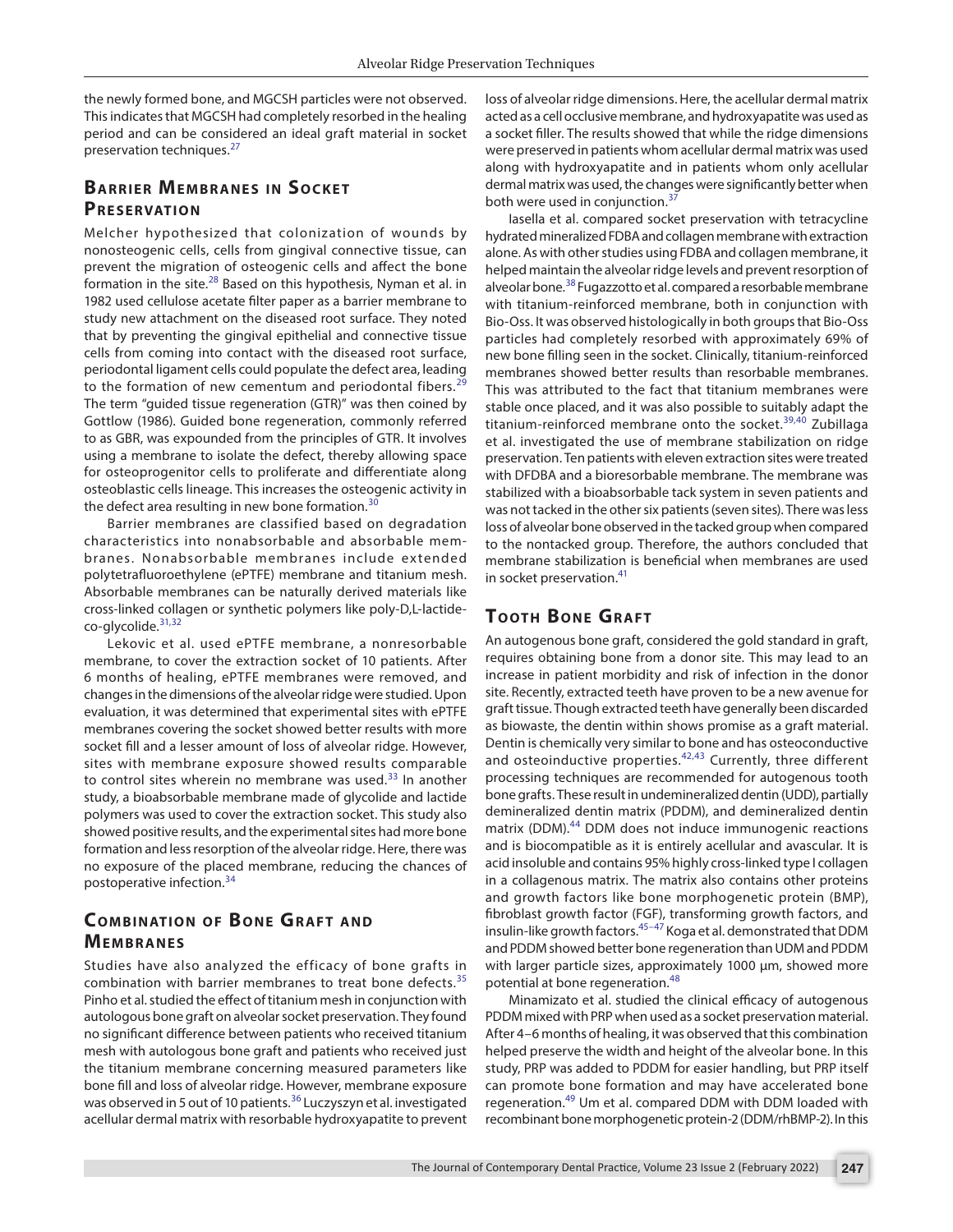study, DDM acted as a carrier for rhBMP-2. The reduction in height and width of alveolar bone observed was significantly smaller for DDM/rhBMP-2 than with DDM alone. A synergistic effect is seen here with exogenous rhBMP-2 and endogenous growth factors in DDM.<sup>[50](#page-5-13)</sup>

However, it is challenging to obtain autogenous tooth bone grafts in the required volume in edentulous patients or patients with grossly decayed teeth. Therefore, allogenous dentin bone grafts obtained from orthodontically extracted teeth or wisdom teeth of other individuals have been recommended. Kim et al. used allogenic DDM in socket preservation and observed that it gives comparable results to autogenous DDM. Further, he reported no complications or immune responses with allogenic DDM.<sup>[51](#page-5-14),[52](#page-5-15)</sup>

## **AUTOLOGOUS PLATELET CONCENTRATES (APCs)**

Autologous platelet concentrates are products derived from autologous blood. It contains a fibrin mesh and extracellular matrix, which binds various biologically active substances, including different growth factors. Based on leukocyte and fibrin content, they are categorized into pure platelet-rich plasma (P-PRP), leukocyte- and platelet-rich plasma (L-PRP), pure platelet-rich fibrin (P-PRF), leukocyte- and platelet-rich fibrin (L-PRF). Autologous fibrin glue can also be combined with bone graft to form "sticky bone." This sticky bone has copious amounts of growth factors and can accelerate bone formation.[53](#page-5-16),[54](#page-5-17)

Though platelet concentrates have found a variety of applications in regenerative therapies, $55$  the use of APCs in socket preservation is controversial, and reports in the literature offer contradictory findings. Two systematic reviews investigating platelet concentrates concluded that while sufficient evidence is available regarding the effect of platelet concentrates on soft tissue healing, evidence on the effect of platelet concentrates on preserving hard tissue volume is minimal and contradictory.<sup>[56](#page-5-19),[57](#page-5-20)</sup> Alissa et al. investigated the effect of PRP in soft tissue healing and new bone formation following tooth extraction. It was observed that both soft tissue healing and bone formation were better with PRP than with the control group.<sup>[58](#page-5-21)</sup> Hauser et al. used PRF as a socket filler after extraction and evaluated its effect on alveolar bone formation and preservation of the alveolar crest. They observed that the use of PRF accelerated bone healing and also preserved the alveolar crest to a more significant extent.<sup>59</sup> Farina et al. used plasma rich in growth factor (PRGF) and evaluated its effect on early bone formation. However, the authors did not find any significant radiographic or histomorphometric change in the PRGF group compared to the control group. $60$  Another study by Suttapreyasri et al. also obtained similar results when PRF was used. While PRF accelerated soft tissue healing, they observed that it did not accelerate or enhance new bone formation.<sup>[61](#page-5-24)</sup>

# **GROWTH FACTORS**

Growth factors are a specific category of cytokines that can induce specific biological responses, including survival, migration, proliferation, and differentiation of various cells. While there are a variety of growth factors, the most explored factors include bone morphogenetic protein (BMP), transforming growth factor (TGF), platelet-derived growth factor (PDGF), vascular endothelial growth factor (VEGF), and insulin-like growth factor (IGF).<sup>[62,](#page-5-25)[63](#page-5-26)</sup> To reduce the dose of growth factor required and improve outcomes, it is used in combination with other materials like DDM, allografts,

and xenografts.<sup>64</sup> BMP belongs to the family of transforming growth factors and includes factors like BMP-2, BMP-4, and BMP-7, all of which have strong bone-inducing capacity. It can act on undifferentiated mesenchymal cells and commit them to an osteoblastic pathway. PDGF is produced by platelets, endothelial cells, and osteoblasts and exists in three isoforms—PDGF-AA, PDGF-BB, and PDGF-AB. Even though PDGF can stimulate mesenchymal cells and osteoblasts, its bone inducing capacity is less than BMP.<sup>[65](#page-5-28)</sup>

Coomes et al. investigated the effect of rhBMP-2 in an absorbable collagen sponge (ACS) carrier on bone augmentation. rhBMP-2 was found to be effective in regenerating buccal plates in this study.[66](#page-5-29) Huh et al. used *Escherichia coli*-derived rhBMP-2 coated β-tricalcium phosphate (β-TCP) to fill the socket. At the end of 3-month healing period, it was observed that rhBMP-2-coated β-TCP was more effective in maintaining the alveolar ridge volume than β-TCP alone.[67](#page-5-30) Geurs et al. combined rhPDGF-BB with FDBA, β-TCP, and collagen plug and compared this to a combination of PRP with FDBA, β-TCP, and collagen plug, a combination of FDBA, β-TCP and collagen plug, and collagen plug alone. Significant new bone formation was observed in all the groups 8 weeks after extraction. However, less bone graft material was observed in the socket when PRP and rhPDGF-BB were used.<sup>[68](#page-5-31)</sup>

# **STEM CELLS AND TISSUE ENGINEERING**

The National Science Foundation workshop in 1988 defined tissue engineering as "the application of principles and methods of engineering and life sciences toward the fundamental understanding of structure-function relationships in normal and pathological mammalian tissues and the development of biological substitutes to restore, maintain or improve tissue function." It comprises three components—stem cells, scaffolds, and signaling molecules.<sup>[69](#page-5-32)</sup>

Stem cells are undifferentiated cells with the capacity for self-renewal and multilineage differentiation. They can be pluripotent, multipotent, or totipotent. Adult stem cells, also known as somatic stem cells or postnatal stem cells, can be obtained from sites like periodontal ligament, gingiva, tooth pulp, and oral epithelium in the orofacial region.<sup>[70](#page-5-33)</sup> Yamada et al. fabricated injectable tissue-engineered bone precursors by combining bone marrow mesenchymal stem cells (BMMSCs) with PRF. The BMMSCs were observed to participate in osteogenesis and slowly differentiate into osteoblastic lineage cells with osteoblasts and osteocytes seen in the defect area. Radiographic analysis showed new bone formation with no resorption in the follow-up period.<sup>71</sup> Mashimo et al. transplanted BMMSCs into the extraction sockets of mice. At the end of 6 weeks, radiographic and histological analyses showed accelerated healing and new bone formation.<sup>[72](#page-5-35)</sup> However, much more *in vitro* and *in vivo* research is required about the long-term safety and efficacy of stem cells before being recommended for clinical practice.

The future of alveolar ridge preservation involves growth factors and stem cells. Stem cells with their ability to differentiate into different cell types and growth factors with their ability to recruit different cells and aid in cell differentiation and osteogenesis may prove to be ideal materials to regenerate alveolar bone.

#### **CONCLUSION**

Alveolar ridge resorption is a physiological process after extraction and is unavoidable. However, it can lead to severe bone deficiencies in the extraction site, affecting the esthetic result of further

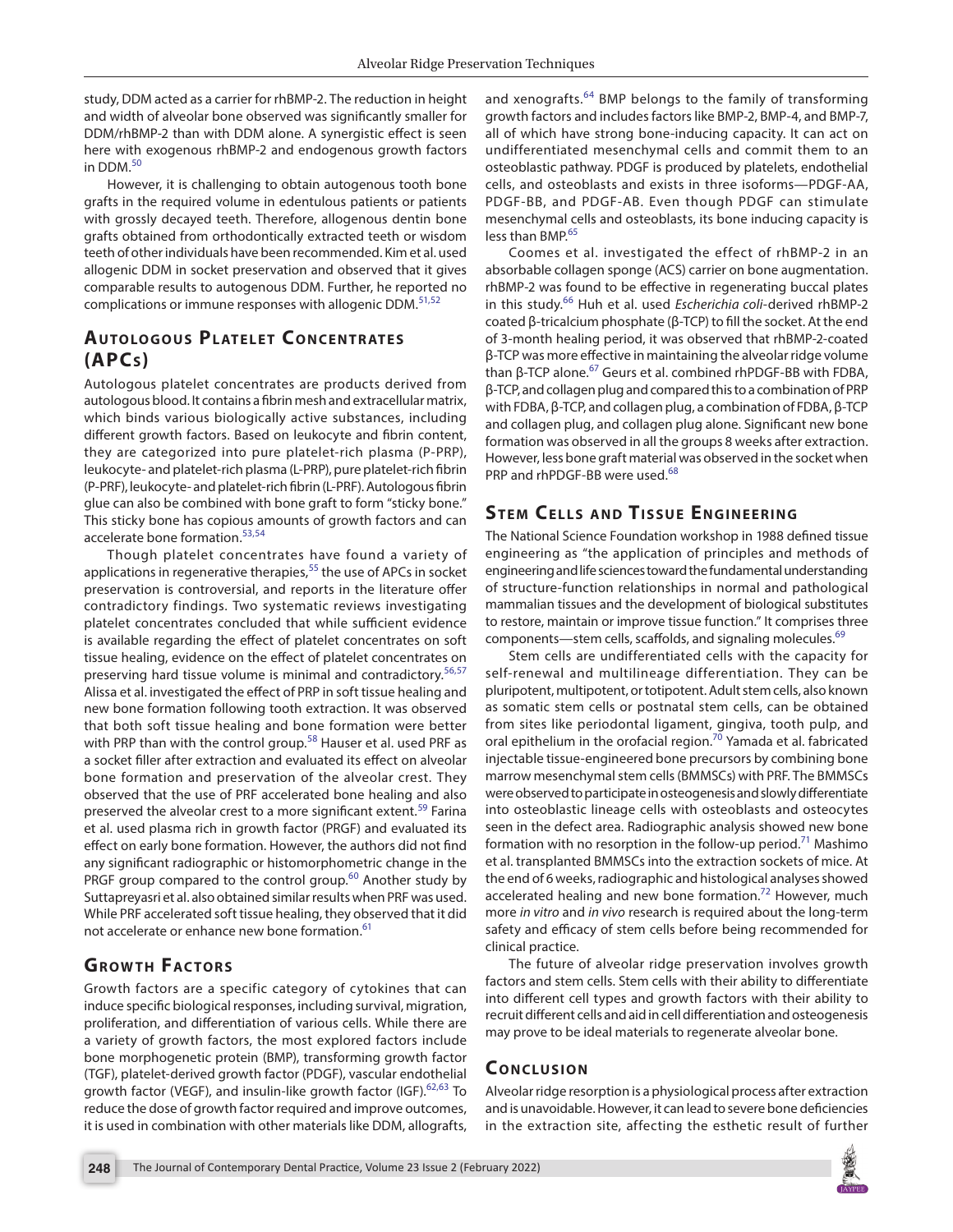treatment. These volumetric changes in alveolar ridge dimensions also make it harder to place an implant and may affect the success of the placed implant. Clinical intervention is therefore needed to prevent alveolar bone resorption and ridge preservation. While many materials and techniques have been studied to prevent postextraction resorption, none of the currently used techniques provides complete efficacy. The use of growth factors and tissue engineering concepts is still in its nascent stage and, while promising, requires more clinical trials before it can be utilized in clinical practice.

#### **REFERENCES**

- <span id="page-4-0"></span>1. Saffar JL, Lasfargues JJ, Cherruau M. Alveolar bone and the alveolar process: the socket that is never stable. Periodontol 2000 1997;13(1):76–90. DOI: 10.1111/j.1600-0757.1997.tb00096.x.
- <span id="page-4-1"></span>2. Araújo MG, Lindhe J. Dimensional ridge alterations following tooth extraction. An experimental study in the dog. J Clin Periodontol 2005;32(2):212–218. DOI: 10.1111/j.1600-051X.2005.00642.x.
- <span id="page-4-2"></span>3. Kassim B, Ivanovski S, Mattheos N. Current perspectives on the role of ridge (socket) preservation procedures in dental implant treatment in the aesthetic zone. Aust Dent J 2014;59(1):48–56. DOI: 10.1111/ adi.12098.
- <span id="page-4-3"></span>4. Tan WL, Wong TLT, Wong MCM, et al. A systematic review of post-extractional alveolar hard and soft tissue dimensional changes in humans. Clin Oral Implants Res 2012;23(Suppl 5):1–21. DOI: 10.1111/j.1600-0501.2011.02375.x.
- <span id="page-4-4"></span>5. Hämmerle CHF, Araújo MG, Simion M. Evidence-based knowledge on the biology and treatment of extraction sockets. Clin Oral Implants Res 2012;23(Suppl 5):80–82. DOI: 10.1111/j.1600-0501.2011.02370.x.
- <span id="page-4-5"></span>6. Cardaropoli G, Araújo M, Lindhe J. Dynamics of bone tissue formation in tooth extraction sites: an experimental study in dogs. J Clin Periodontol 2003;30(9):809–818. DOI: 10.1034/j.1600- 051X.2003.00366.x.
- 7. Amler MH. The time sequence of tissue regeneration in human extraction wounds. Oral Surg Oral Med Oral Pathol 1969;27(3): 309–318. DOI: 10.1016/0030-4220(69)90357-0.
- <span id="page-4-6"></span>8. Schropp L, Wenzel A, Kostopoulos L, et al. Bone healing and soft tissue contour changes following single-tooth extraction: a clinical and radiographic 12-month prospective study. Int J Periodontics Restorative Dent 2003;23(4):313. PMID: 12956475.
- <span id="page-4-7"></span>9. Fickl S, Zuhr O, Wachtel H, et al. Tissue alterations after tooth extraction with and without surgical trauma: a volumetric study in the beagle dog. J Clin Periodontol 2008;35(4):356–363. DOI: 10.1111/j.1600-051X.2008.01209.x.
- <span id="page-4-8"></span>10. Pranskunas M, Galindo-Moreno P, Padial-Molina M. Extraction socket preservation using growth factors and stem cells: a systematic review. J Oral Maxillofac Res 2019;10(3):e7. DOI: 10.5037/jomr.2019.10307.
- <span id="page-4-9"></span>11. Becker W. Immediate implant placement: diagnosis, treatment planning and treatment steps/or successful outcomes. J Calif Dent Assoc 2005;33(4):303–310. PMID: 15915881.
- <span id="page-4-10"></span>12. Paolantonio M, Dolci M, Scarano A, et al. Immediate Implantation in Fresh Extraction Sockets. A Controlled Clinical and Histological Study in Man. J Periodontol 2001;72(11):1560–1571. DOI: 10.1902/ jop.2001.72.11.1560.
- <span id="page-4-11"></span>13. Araújo MG, Sukekava F, Wennström JL, et al. Ridge alterations following implant placement in fresh extraction sockets: an experimental study in the dog. J Clin Periodontol 2005;32(6):645–652. DOI: 10.1111/j.1600-051X.2005.00726.x.
- <span id="page-4-12"></span>14. Araújo MG, Sukekava F, Wennström JL, et al. Tissue modeling following implant placement in fresh extraction sockets. Clin Oral Implants Res 2006;17(6):615–624. DOI: 10.1111/j.1600-0501.2006.01317.x.
- <span id="page-4-13"></span>15. Botticelli D, Berglundh T, Lindhe J. Hard-tissue alterations following immediate implant placement in extraction sites. J Clin Periodontol 2004;31(10):820–828. DOI: 10.1111/j.1600-051X.2004.00565.x.
- <span id="page-4-14"></span>16. Blanco J, Liñares A, Pérez J, et al. Ridge alterations following flapless immediate implant placement with or without immediate loading.

Part II: a histometric study in the Beagle dog. J Clin Periodontol 2011;38(8):762–770. DOI: 10.1111/j.1600-051X.2011.01747.x.

- <span id="page-4-15"></span>17. Wang W, Yeung KWK. Bone grafts and biomaterials substitutes for bone defect repair: a review. Bioact Mater 2017;2(4):224–247. DOI: 10.1016/j.bioactmat.2017.05.007.
- <span id="page-4-16"></span>18. Brunsvold MA, Mellonig JT. Bone grafts and periodontal regeneration. Periodontol 2000 1993;1(1):80–91. DOI: 10.1111/j.1600-0757.1993. tb00209.x.
- <span id="page-4-17"></span>19. Iviglia G, Kargozar S, Baino F. Biomaterials, current strategies, and novel nano-technological approaches for periodontal regeneration. J Funct Biomater 2019;10(1). DOI: 10.3390/jfb10010003.
- 20. Nasr HF, Aichelmann-Reidy ME, Yukna RA. Bone and bone substitutes. Periodontol 2000 1999;19(1):74–86. DOI: 10.1111/j.1600-0757.1999. tb00148.x.
- <span id="page-4-18"></span>21. AlGhamdi AS, Shibly O, Ciancio SG. Osseous grafting part II: xenografts and alloplasts for periodontal regeneration–a literature review. J Int Acad Periodontol 2010;12(2):39–44. PMID: 20465030.
- <span id="page-4-19"></span>22. Boix D, Weiss P, Gauthier O, et al. Injectable bone substitute to preserve alveolar ridge resorption after tooth extraction: a study in dog. J Mater Sci Mater Med 2006;17:1145–1152. DOI: 10.1007/s10856- 006-0542-7.
- <span id="page-4-20"></span>23. Wood RA, Mealey BL. Histologic comparison of healing after tooth extraction with ridge preservation using mineralized versus demineralized freeze-dried bone allograft. J Periodontol 2012;83(3):329–336. DOI: 10.1902/jop.2011.110270.
- <span id="page-4-21"></span>24. Araújo MG, Lindhe J. Ridge preservation with the use of Bio-Oss® collagen: a 6-month study in the dog. Clin Oral Implants Res 2009;20(5):433–440. DOI: 10.1111/j.1600-0501.2009.01705.x.
- <span id="page-4-22"></span>25. Rothamel D, Schwarz F, Herten M, et al. Dimensional ridge alterations following socket preservation using a nanocrystalline hydroxyapatite paste. A histomorphometrical study in dogs. Int J Oral Maxillofac Surg 2008;37(8):741–747. DOI: 10.1016/j.ijom.2008.04.017.
- <span id="page-4-23"></span>26. Froum S, Cho S, Rosenberg E, et al. Histological comparison of healing extraction sockets implanted with bioactive glass or demineralized freeze-dried bone allograft: a pilot study. J Periodontol 2002;73(1): 94–102. DOI: 10.1902/jop.2002.73.1.94.
- <span id="page-4-24"></span>27. Guarnieri R, Pecora G, Fini M, et al. Medical grade calcium sulfate hemihydrate in healing of human extraction sockets: clinical and histological observations at 3 months. J Periodontol 2004;75(6): 902–908. DOI: 10.1902/jop.2004.75.6.902.
- <span id="page-4-25"></span>28. Melcher AH. On the repair potential of periodontal tissues. J Periodontol 1976;47(5):256–260. DOI: 10.1902/jop.1976.47.5.256.
- <span id="page-4-26"></span>29. Nyman S, Lindhe J, Karring T, et al. New attachment following surgical treatment of human periodontal disease. J Clin Periodontol 1982;9(4):290–296. DOI: 10.1111/j.1600-051X.1982.tb02095.x.
- <span id="page-4-27"></span>30. Retzepi M, Donos N. Guided bone regeneration: biological principle and therapeutic applications. Clin Oral Implants Res 2010;21(6): 567–576. DOI: 10.1111/j.1600-0501.2010.01922.x.
- <span id="page-4-28"></span>31. Rodriguez IA, Selders GS, Fetz AE, et al. Barrier membranes for dental applications: a review and sweet advancement in membrane developments. Mouth Teeth 2018;2(1):1–9. DOI: 10.15761/ mti.1000108.
- <span id="page-4-29"></span>32. Sam G, Pillai BRM. Evolution of barrier membranes in periodontal regeneration-"Are the third generation membranes really here?" J Clin diagnostic Res 2014;8(12):ZE14. DOI: 10.7860/JCDR/2014/ 9957.5272.
- <span id="page-4-30"></span>33. Lekovic V, Kenney EB, Weinlaender M, et al. A bone regenerative approach to alveolar ridge maintenance following tooth extraction. Report of 10 cases. J Periodontol 1997;68(6):563–570. DOI: 10.1902/ jop.1997.68.6.563.
- <span id="page-4-31"></span>34. Lekovic V, Camargo PM, Klokkevold PR, et al. Preservation of alveolar bone in extraction sockets using bioabsorbable membranes. J Periodontol 1998;69(9):1044–1049. DOI: 10.1902/jop.1998.69.9.1044.
- <span id="page-4-32"></span>35. Sculean A, Nikolidakis D, Schwarz F. Regeneration of periodontal tissues: combinations of barrier membranes and grafting materials– biological foundation and preclinical evidence: a systematic review. J Clin Periodontol 2008;35(8):106–116. DOI: 10.1111/j.1600- 051X.2008.01263.x.